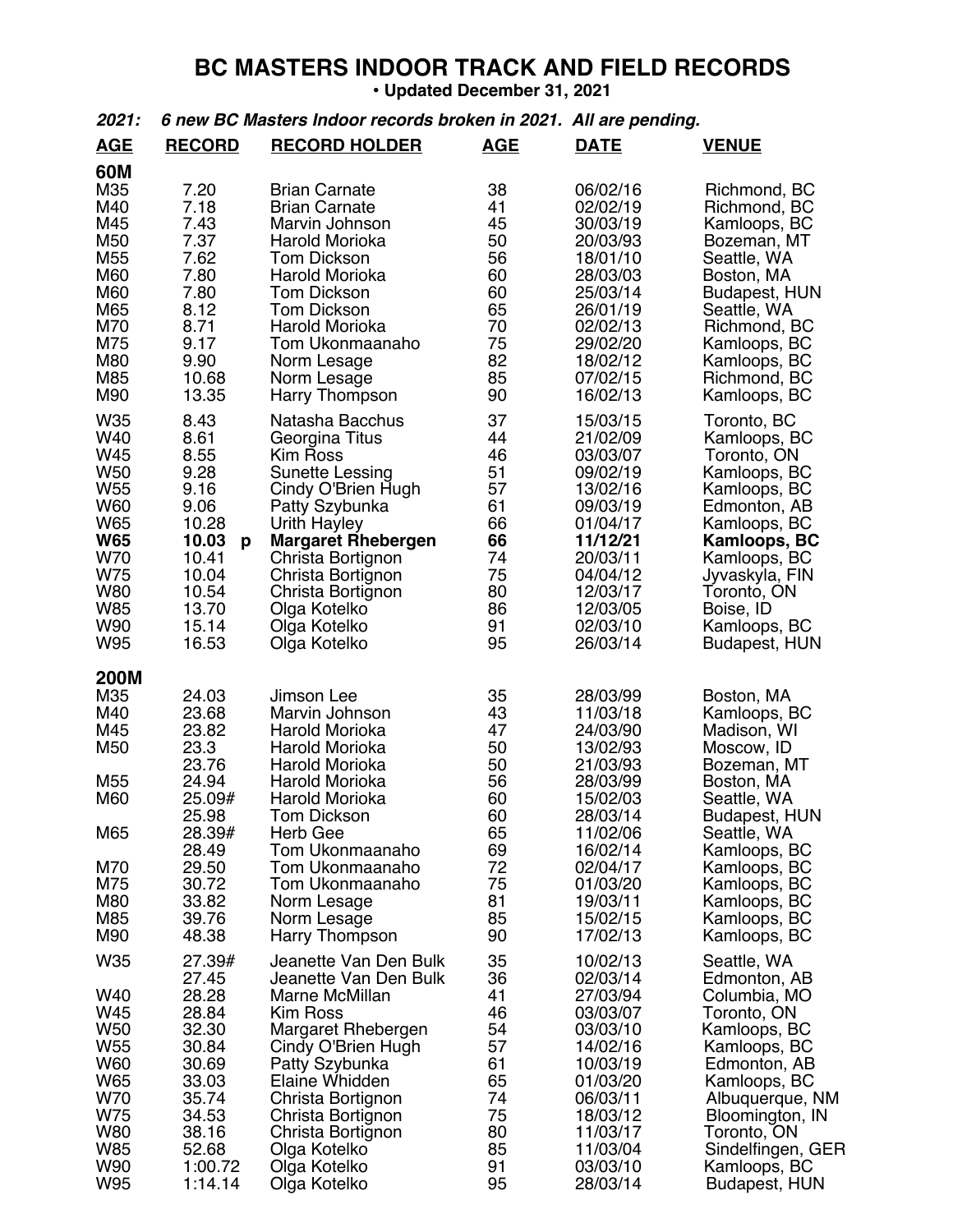| 400M                                                                                                            |                                                                                                                                                         |                                                                                                                                                                                                                                                                         |                                                                                  |                                                                                                                                                                      |                                                                                                                                                                                                                        |
|-----------------------------------------------------------------------------------------------------------------|---------------------------------------------------------------------------------------------------------------------------------------------------------|-------------------------------------------------------------------------------------------------------------------------------------------------------------------------------------------------------------------------------------------------------------------------|----------------------------------------------------------------------------------|----------------------------------------------------------------------------------------------------------------------------------------------------------------------|------------------------------------------------------------------------------------------------------------------------------------------------------------------------------------------------------------------------|
| M35<br>M40<br>M45                                                                                               | 53.18<br>53.03<br>51.8 h                                                                                                                                | Jimson Lee<br>Marvin Johnson<br>Harold Morioka                                                                                                                                                                                                                          | 35<br>43<br>46                                                                   | 27/03/99<br>10/03/18<br>18/02/89                                                                                                                                     | Boston, MA<br>Kamloops, BC<br>Moscow, ID                                                                                                                                                                               |
| M50                                                                                                             | 52.42<br>52.2 h<br>52.72                                                                                                                                | Harold Morioka<br>Harold Morioka<br>Harold Morioka                                                                                                                                                                                                                      | 48<br>50<br>52                                                                   | 23/03/91<br>13/02/93<br>25/02/95                                                                                                                                     | Blaine, MN<br>Moscow, ID<br>Reno, NV                                                                                                                                                                                   |
| M <sub>55</sub><br>M60                                                                                          | 54.36<br>54.56#<br>55.62                                                                                                                                | Harold Morioka<br>Harold Morioka<br>Harold Morioka                                                                                                                                                                                                                      | 56<br>60<br>60                                                                   | 27/03/99<br>15/02/03<br>29/03/03                                                                                                                                     | Boston, MA<br>Seattle, WA<br>Boston, MA                                                                                                                                                                                |
| M65<br>M70<br>M75<br>M80<br>M85<br>M90                                                                          | 1:04.04<br>1:09.29<br>1:12.52<br>1:24.83<br>1:38.16<br>2:03.84                                                                                          | Tony Badowski<br>Andy Aadmi<br>Norm Lesage<br>Norm Lesage<br>Norm Lesage<br>Harry Thompson                                                                                                                                                                              | 65<br>74<br>75<br>82<br>85<br>90                                                 | 16/02/08<br>06/03/10<br>12/03/05<br>18/02/12<br>14/02/15<br>16/02/13                                                                                                 | Kamloops, BC<br>Kamloops, BC<br>Boise, ID<br>Kamloops, BC<br>Kamloops, BC<br>Kamloops, BC                                                                                                                              |
| W35<br>W40<br>W45<br>W <sub>50</sub><br>W <sub>55</sub><br>W60<br>W65<br>W70<br>W75<br>W80<br><b>W85</b><br>W90 | 58.71#<br>59.09<br>1:02.04<br>1:03.56<br>1:29.50<br>1:19.04<br>1:17.77<br>1:22.79<br>1:22.07<br>1:25.90<br>1:32.61<br>2:11.47<br>3:31.50                | Jeannette Van Den Bulk<br>Jeannette Van Den Bulk<br>Marne McMillan<br>Erna Kozak<br><b>Julie Valente</b><br>Cindy O'Brien Hugh<br>Cindy O'Brien Hugh<br>Elaine Whidden<br>Diane Palmason<br>Christa Bortignon<br>Christa Bortignon<br>Lenore Montgomery<br>Olga Kotelko | 36<br>36<br>40<br>45<br>52<br>59<br>61<br>65<br>70<br>75<br>80<br>85<br>93       | 16/02/14<br>01/03/14<br>20/03/93<br>23/03/91<br>09/03/19<br>10/03/18<br>29/02/20<br>09/02/20<br>21/02/09<br>18/02/12<br>25/03/17<br>13/02/16<br>08/04/12             | Seattle, WA<br>Edmonton, AB<br>Bozeman, MT<br>Blaine, MN<br>Edmonton, AB<br>Kamloops, BC<br>Kamloops, BC<br>Kamloops, BC<br>Kamloops, BC<br>Kamloops, BC<br>Daegu, KOR<br>Kamloops, BC<br>Jyvaskyla, FIN               |
| 800M<br>M35<br>M40<br>M45<br>M50<br>M55<br>M60<br>M65<br>M70<br>M75<br>M80<br>M85<br>W90<br>W35<br>W40          | 1:58.41<br>1:59.68#<br>2:07.68<br>2:14.29<br>2:11.71<br>2:14.42<br>2:47.10<br>2:48.97<br>2:56.97<br>3:43.40<br>4:10.23<br>5:04.61<br>2:17.78<br>2:13.69 | Mark Knoop<br>Warren McCulloch<br>David Beardsell<br><b>Mark Pinckard</b><br>Harold Morioka<br>Harold Morioka<br><b>Fred Pawluk</b><br><b>Mark Stewart</b><br>Mark Stewart<br>Karl Mey<br>Harry Thompson<br>Harry Thompson<br>Melina Thibodeau<br>Erna Kozak            | 39<br>41<br>47<br>50<br>56<br>60<br>66<br>71<br>75<br>82<br>87<br>90<br>36<br>40 | 04/03/07<br>08/03/08<br>03/03/10<br>15/03/15<br>28/03/99<br>30/03/03<br>16/02/14<br>12/03/16<br>01/03/20<br>31/03/19<br>03/03/10<br>17/02/13<br>02/03/08<br>23/02/86 | Edmonton, AB<br>Seattle, WA<br>Kamloops, BC<br>Toronto, ON<br>Boston, MA<br>Boston, MA<br>Kamloops, BC<br>Richmond, BC<br>Kamloops, BC<br>Kamloops, BC<br>Kamloops, BC<br>Kamloops, BC<br>Edmonton, AB<br>Edmonton, AB |
| W45<br>W <sub>50</sub><br>W <sub>55</sub><br>W60<br>W65<br>W70<br>W75<br>W80<br>W85<br>W90                      | 2:25.08<br>2.37.19<br>2:49.80<br>3:32.90<br>3:44.83<br>3:19.81<br>3:45.05<br>4:12.27<br>4:52.80<br>8:49.15                                              | Erna Kozak<br>Nicola Everton<br>Maureen de St. Croix<br>Margaret Rhebergen<br>Lynette Baldock<br>Diane Palmason<br>Christa Bortignon<br>Lenore Montgomery<br>Lenore Montgomery<br>Olga Kotelko                                                                          | 45<br>51<br>57<br>62<br>68<br>70<br>76<br>81<br>85<br>93                         | 24/03/91<br>23/03/17<br>19/03/11<br>11/03/18<br>15/02/15<br>22/02/09<br>22/03/13<br>19/02/12<br>14/02/16<br>03/04/12                                                 | Blaine, MN<br>Daegu, KOR<br>Kamloops, BC<br>Kamloops, BC<br>Kamloops, BC<br>Kamloops, BC<br>Landover, MD<br>Kamloops, BC<br>Kamloops, BC<br>Jyvaskyla, FIN                                                             |
| 1500M<br>M35<br>M40<br>M45<br>M50<br>M <sub>55</sub><br>M60<br>M60<br>M65                                       | 4:39.84<br>4:27.01<br>4:20.71<br>4:46.83<br>4:39.78<br>5:19.59<br>5:10.57<br>5:51.17                                                                    | Jeremy Brown<br>Stanley Jang<br>David Beardsell<br>Colin Dignum<br><b>Paul Reimer</b><br><b>Fred Pawluk</b><br><b>Brent Scott</b><br><b>Fred Pawluk</b>                                                                                                                 | 39<br>41<br>47<br>51<br>55<br>62<br>61<br>66                                     | 06/02/16<br>06/03/10<br>06/03/10<br>10/02/18<br>06/03/10<br>06/03/10<br>11/03/18<br>15/02/14                                                                         | Richmond, BC<br>Kamloops, BC<br>Kamloops, BC<br>Kamloops, BC<br>Kamloops, BC<br>Kamloops, BC<br>Toronto, ON<br>Kamloops, BC                                                                                            |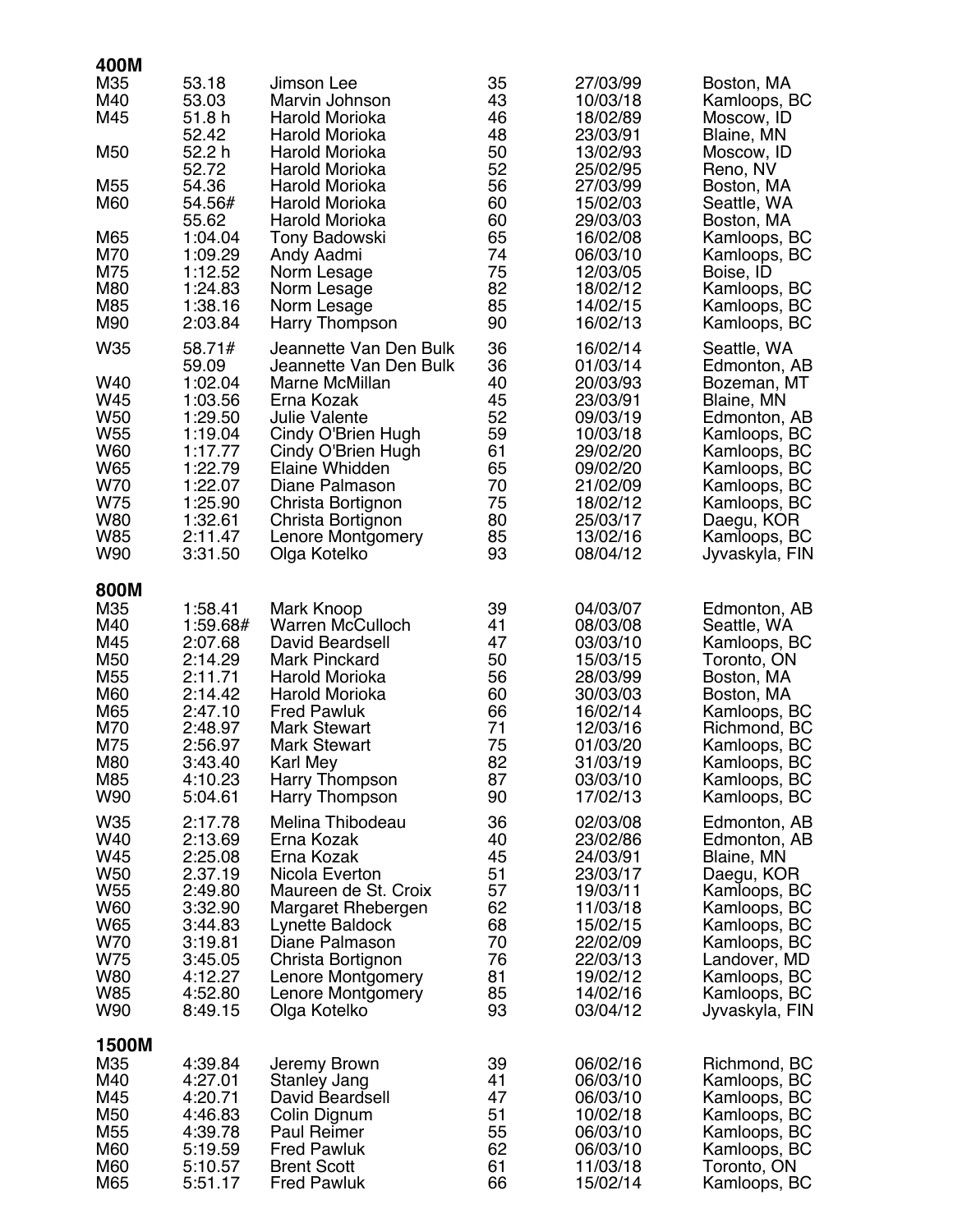| M70                                                                                                                                                                              | 5:56.34                                                                                                                                                                                                                                 | <b>Mark Stewart</b>                                                                                                                                                                                                                                                                                                                                                                                                                | 71                                                                                                                   | 13/02/16                                                                                                                                                                                                                                     | Kamloops, BC                                                                                                                                                                                                                                                                                                               |
|----------------------------------------------------------------------------------------------------------------------------------------------------------------------------------|-----------------------------------------------------------------------------------------------------------------------------------------------------------------------------------------------------------------------------------------|------------------------------------------------------------------------------------------------------------------------------------------------------------------------------------------------------------------------------------------------------------------------------------------------------------------------------------------------------------------------------------------------------------------------------------|----------------------------------------------------------------------------------------------------------------------|----------------------------------------------------------------------------------------------------------------------------------------------------------------------------------------------------------------------------------------------|----------------------------------------------------------------------------------------------------------------------------------------------------------------------------------------------------------------------------------------------------------------------------------------------------------------------------|
| M75                                                                                                                                                                              | 6:26.11                                                                                                                                                                                                                                 | <b>Mark Stewart</b>                                                                                                                                                                                                                                                                                                                                                                                                                | 75                                                                                                                   | 29/02/20                                                                                                                                                                                                                                     | Kamloops, BC                                                                                                                                                                                                                                                                                                               |
| M80                                                                                                                                                                              | 7:41.5                                                                                                                                                                                                                                  | Les Leyland                                                                                                                                                                                                                                                                                                                                                                                                                        | 80                                                                                                                   | 14/03/98                                                                                                                                                                                                                                     | Toronto, ON                                                                                                                                                                                                                                                                                                                |
| M85                                                                                                                                                                              | 8:35.48                                                                                                                                                                                                                                 | Donald Currie                                                                                                                                                                                                                                                                                                                                                                                                                      | 86                                                                                                                   | 29/02/20                                                                                                                                                                                                                                     | Kamloops, BC                                                                                                                                                                                                                                                                                                               |
| M90                                                                                                                                                                              | 10:33.10                                                                                                                                                                                                                                | Harry Thompson                                                                                                                                                                                                                                                                                                                                                                                                                     | 90                                                                                                                   | 16/02/13                                                                                                                                                                                                                                     | Kamloops, BC                                                                                                                                                                                                                                                                                                               |
| W35                                                                                                                                                                              | 5:17.73                                                                                                                                                                                                                                 | Lisa Broughham                                                                                                                                                                                                                                                                                                                                                                                                                     | 39                                                                                                                   | 06/03/10                                                                                                                                                                                                                                     | Kamloops, BC                                                                                                                                                                                                                                                                                                               |
| W40                                                                                                                                                                              | 4:31.84                                                                                                                                                                                                                                 | Erna Kozak                                                                                                                                                                                                                                                                                                                                                                                                                         | 41                                                                                                                   | 21/02/87                                                                                                                                                                                                                                     | Edmonton, AB                                                                                                                                                                                                                                                                                                               |
| W45                                                                                                                                                                              | 5:02.18                                                                                                                                                                                                                                 | Jeanie Bezdan                                                                                                                                                                                                                                                                                                                                                                                                                      | 45                                                                                                                   | 06/03/10                                                                                                                                                                                                                                     | Kamloops, BC                                                                                                                                                                                                                                                                                                               |
| W <sub>50</sub>                                                                                                                                                                  | 5:15.89                                                                                                                                                                                                                                 | <b>Juliette Christie</b>                                                                                                                                                                                                                                                                                                                                                                                                           | 52                                                                                                                   | 14/03/15                                                                                                                                                                                                                                     | Toronto, ON                                                                                                                                                                                                                                                                                                                |
| W <sub>55</sub>                                                                                                                                                                  | 5:34.61                                                                                                                                                                                                                                 | Maureen de St. Croix                                                                                                                                                                                                                                                                                                                                                                                                               | 56                                                                                                                   | 06/03/10                                                                                                                                                                                                                                     | Kamloops, BC                                                                                                                                                                                                                                                                                                               |
| W65                                                                                                                                                                              | 7:25.42                                                                                                                                                                                                                                 | Lynette Baldock                                                                                                                                                                                                                                                                                                                                                                                                                    | 68                                                                                                                   | 14/02/15                                                                                                                                                                                                                                     | Kamloops, BC                                                                                                                                                                                                                                                                                                               |
| W70                                                                                                                                                                              | 7:41.91                                                                                                                                                                                                                                 | <b>Barbara Saunders</b>                                                                                                                                                                                                                                                                                                                                                                                                            | 70                                                                                                                   | 06/03/10                                                                                                                                                                                                                                     | Kamloops, BC                                                                                                                                                                                                                                                                                                               |
| W75                                                                                                                                                                              | 10:28.88                                                                                                                                                                                                                                | <b>Renate Cheetham</b>                                                                                                                                                                                                                                                                                                                                                                                                             | 78                                                                                                                   | 13/02/16                                                                                                                                                                                                                                     | Kamloops, BC                                                                                                                                                                                                                                                                                                               |
| <b>W80</b>                                                                                                                                                                       | 8:21.28                                                                                                                                                                                                                                 | Lenore Montgomery                                                                                                                                                                                                                                                                                                                                                                                                                  | 81                                                                                                                   | 19/02/12                                                                                                                                                                                                                                     | Kamloops, BC                                                                                                                                                                                                                                                                                                               |
| <b>W85</b>                                                                                                                                                                       | 9:31.42                                                                                                                                                                                                                                 | Lenore Montgomery                                                                                                                                                                                                                                                                                                                                                                                                                  | 85                                                                                                                   | 13/02/16                                                                                                                                                                                                                                     | Kamloops, BC                                                                                                                                                                                                                                                                                                               |
| <b>MILE</b><br>M40<br>M45<br>M50                                                                                                                                                 | 4:26.5(h)<br>4:34.6(h)<br>5:29.89                                                                                                                                                                                                       | <b>Barry Adams</b><br>Don Trethewey<br>Ted de St. Croix                                                                                                                                                                                                                                                                                                                                                                            | 41<br>46<br>52                                                                                                       | 19/02/83<br>19/02/83<br>23/01/10                                                                                                                                                                                                             | Portland, OR<br>Portland, OR<br>Ithaca, NY                                                                                                                                                                                                                                                                                 |
| W40                                                                                                                                                                              | 5:04.0(h)                                                                                                                                                                                                                               | Erna Kozak                                                                                                                                                                                                                                                                                                                                                                                                                         | 41                                                                                                                   | 11/01/87                                                                                                                                                                                                                                     | Seattle, WA                                                                                                                                                                                                                                                                                                                |
| W <sub>50</sub>                                                                                                                                                                  | 5:10.87                                                                                                                                                                                                                                 | Maureen de St. Croix                                                                                                                                                                                                                                                                                                                                                                                                               | 52                                                                                                                   | 22/01/05                                                                                                                                                                                                                                     | Ithaca, NY                                                                                                                                                                                                                                                                                                                 |
| W <sub>55</sub>                                                                                                                                                                  | 5:54.68                                                                                                                                                                                                                                 | Maureen de St. Croix                                                                                                                                                                                                                                                                                                                                                                                                               | 56                                                                                                                   | 23/01/10                                                                                                                                                                                                                                     | Ithaca, NY                                                                                                                                                                                                                                                                                                                 |
| <b>W80</b>                                                                                                                                                                       | 12:03.93                                                                                                                                                                                                                                | <b>Ivy Granstrom</b>                                                                                                                                                                                                                                                                                                                                                                                                               | 84                                                                                                                   | 30/03/96                                                                                                                                                                                                                                     | Greensboro, NC                                                                                                                                                                                                                                                                                                             |
| W85                                                                                                                                                                              | 13:00.96                                                                                                                                                                                                                                | <b>Ivy Granstrom</b>                                                                                                                                                                                                                                                                                                                                                                                                               | 87                                                                                                                   | 27/03/99                                                                                                                                                                                                                                     | Boston, MA                                                                                                                                                                                                                                                                                                                 |
| 3000M<br>M35<br>M40<br>M45<br>M50<br>M <sub>55</sub><br>M60<br>M65<br>M70<br>M75<br>M85<br>M90<br>W35<br>W40<br>W45<br>W <sub>50</sub><br>W65<br>W70<br>W75<br><b>W80</b><br>W85 | 8:06.76<br>9:38.17<br>9:45.48<br>9:38.90<br>10:08.06<br>11:26.96<br>13:34.72<br>12:43.22<br>13:32.90<br>20:15.9<br>24:53.52<br>16:56.65<br>11:59.84<br>11:15.30<br>11:15.60<br>15:22.86<br>16:55.83<br>20:58.43<br>17:28.07<br>19:59.56 | <b>Graeme Fell</b><br>Mark Sherman<br><b>Richard Brewster</b><br><b>Bruce Deacon</b><br><b>Paul Reimer</b><br><b>Jack Miller</b><br><b>Kelly Sharp</b><br><b>Mark Stewart</b><br><b>Mark Stewart</b><br>Les Leyland<br>Harry Thompson<br><b>Wendy Brown</b><br>Melanie Clement<br>Juliette Christie<br><b>Juliette Christie</b><br>Lynette Baldock<br>Lynette Baldock<br>Renate Cheetham<br>Lenore Montgomery<br>Lenore Montgomery | 35<br>41<br>45<br>50<br>56<br>60<br>65<br>71<br>75<br>85<br>91<br>39<br>41<br>48<br>52<br>69<br>70<br>78<br>82<br>85 | 13/01/95<br>03/03/10<br>04/03/10<br>18/02/17<br>19/03/11<br>22/02/09<br>28/02/20<br>12/02/16<br>28/02/20<br>08/03/03<br>16/02/14<br>19/03/11<br>09/03/18<br>19/03/11<br>15/03/15<br>12/02/16<br>31/03/17<br>12/02/16<br>17/02/13<br>12/02/16 | Hamilton, ON<br>Kamloops, BC<br>Kamloops, BC<br>Kamloops, BC<br>Kamloops, BC<br>Kamloops, BC<br>Kamloops, BC<br>Kamloops, BC<br>Kamloops, BC<br>Toronto, ON<br>Kamloops, BC<br>Kamloops, BC<br>Kamloops, BC<br>Kamloops, BC<br>Toronto, ON<br>Kamloops, BC<br>Kamloops, BC<br>Kamloops, BC<br>Kamloops, BC<br>Kamloops, BC |
| <b>60M HURDLES</b>                                                                                                                                                               |                                                                                                                                                                                                                                         | 35-49 (39" @ 9.14m); 50-59 (36" @ 8.5m); 60-69 (33" @ 8.0m);<br>70-79 (30' @ 7.0m); 80+ (27' @7.0m)                                                                                                                                                                                                                                                                                                                                |                                                                                                                      |                                                                                                                                                                                                                                              |                                                                                                                                                                                                                                                                                                                            |
| M35                                                                                                                                                                              | 8.11                                                                                                                                                                                                                                    | <b>Tim Kroeker</b>                                                                                                                                                                                                                                                                                                                                                                                                                 | 38                                                                                                                   | 05/03/10                                                                                                                                                                                                                                     | Kamloops, BC                                                                                                                                                                                                                                                                                                               |
| M40                                                                                                                                                                              | 10.31                                                                                                                                                                                                                                   | <b>Gary Silvester</b>                                                                                                                                                                                                                                                                                                                                                                                                              | 41                                                                                                                   | 01/03/10                                                                                                                                                                                                                                     | Kamloops, BC                                                                                                                                                                                                                                                                                                               |
| M45                                                                                                                                                                              | 11.79                                                                                                                                                                                                                                   | Len Van Ryswyk                                                                                                                                                                                                                                                                                                                                                                                                                     | 47                                                                                                                   | 20/03/11                                                                                                                                                                                                                                     | Kamloops, BC                                                                                                                                                                                                                                                                                                               |
| M50                                                                                                                                                                              | 10.13                                                                                                                                                                                                                                   | <b>Jess Brewer</b>                                                                                                                                                                                                                                                                                                                                                                                                                 | 52                                                                                                                   | 28/03/98                                                                                                                                                                                                                                     | Boston, MA                                                                                                                                                                                                                                                                                                                 |
| M <sub>55</sub>                                                                                                                                                                  | 9.83                                                                                                                                                                                                                                    | <b>Warren Hamill</b>                                                                                                                                                                                                                                                                                                                                                                                                               | 55                                                                                                                   | 23/03/01                                                                                                                                                                                                                                     | Boston, MA                                                                                                                                                                                                                                                                                                                 |
| M60                                                                                                                                                                              | 10.73                                                                                                                                                                                                                                   | Reidar Zapf-Gilje                                                                                                                                                                                                                                                                                                                                                                                                                  | 64                                                                                                                   | 12/03/16                                                                                                                                                                                                                                     | Richmond, BC                                                                                                                                                                                                                                                                                                               |
| M65                                                                                                                                                                              | 11.02                                                                                                                                                                                                                                   | Jess Brewer                                                                                                                                                                                                                                                                                                                                                                                                                        | 65                                                                                                                   | 20/03/11                                                                                                                                                                                                                                     | Kamloops, BC                                                                                                                                                                                                                                                                                                               |
| M70                                                                                                                                                                              | 11.94                                                                                                                                                                                                                                   | Jess Brewer                                                                                                                                                                                                                                                                                                                                                                                                                        | 72                                                                                                                   | 03/02/18                                                                                                                                                                                                                                     | Richmond, BC                                                                                                                                                                                                                                                                                                               |
| M75                                                                                                                                                                              | 13.80                                                                                                                                                                                                                                   | Lynn Thompson                                                                                                                                                                                                                                                                                                                                                                                                                      | 77                                                                                                                   | 02/04/17                                                                                                                                                                                                                                     | Kamloops, BC                                                                                                                                                                                                                                                                                                               |
| M80                                                                                                                                                                              | 13.94                                                                                                                                                                                                                                   | Lynn Thompson                                                                                                                                                                                                                                                                                                                                                                                                                      | 80                                                                                                                   | 01/03/20                                                                                                                                                                                                                                     | Kamloops, BC                                                                                                                                                                                                                                                                                                               |
| M85                                                                                                                                                                              | 19.99                                                                                                                                                                                                                                   | Joe Giegerich                                                                                                                                                                                                                                                                                                                                                                                                                      | 85                                                                                                                   | 11/03/18                                                                                                                                                                                                                                     | Kamloops, BC                                                                                                                                                                                                                                                                                                               |
| W40<br>W45                                                                                                                                                                       | 10.51<br>13.21                                                                                                                                                                                                                          | 35-39 (33' @ 8.5m); 40-49 (30" @ 8.0m); 50-59 (30" @ 7m); 60+ (27" @ 7m)<br>Jeannette Van Den Bulk<br>Nancy Cochrane                                                                                                                                                                                                                                                                                                               | 42<br>49                                                                                                             | 08/03/20<br>03/03/02                                                                                                                                                                                                                         | Toronto, ON<br>Kenosha, WI                                                                                                                                                                                                                                                                                                 |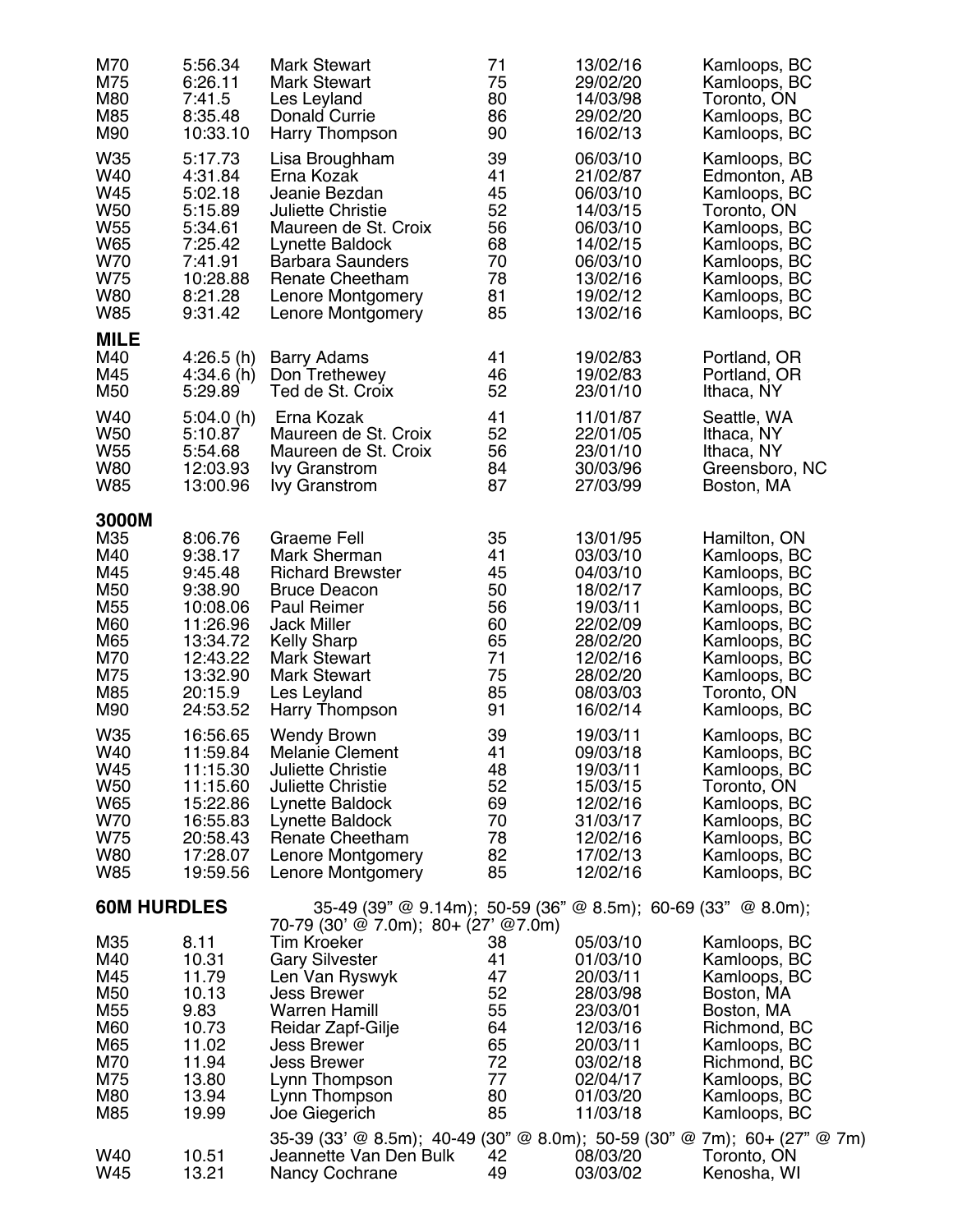| W <sub>50</sub><br>W <sub>55</sub><br>W60<br>W65<br><b>W65</b><br><b>W70</b><br>W75 | 10.59<br>12.50<br>11.51<br>12.89<br>12.39<br>p<br>14.45<br>13:39 | Sunette Lessing<br>Margaret Rhebergen<br>Margaret Rhebergen<br>Urith Hayley<br><b>Margaret Rhebergen</b><br>Christa Bortignon<br>Christa Bortignon | 51<br>58<br>62<br>66<br>66<br>74<br>75 | 31/03/19<br>16/02/14<br>11/03/18<br>02/04/17<br>10/12/21<br>04/03/11<br>16/03/12 |          | Kamloops, BC<br>Kamloops, BC<br>Kamloops, BC<br>Kamloops, BC<br>Kamloops, BC<br>Albuquerque, NM<br>Bloomington, IN |
|-------------------------------------------------------------------------------------|------------------------------------------------------------------|----------------------------------------------------------------------------------------------------------------------------------------------------|----------------------------------------|----------------------------------------------------------------------------------|----------|--------------------------------------------------------------------------------------------------------------------|
| 4 x 200M RELAY<br>M35                                                               | 1:42.86                                                          | Brian Carnate (39), Jay Guzman (42)<br>Luke Wang (44), Marvin Johnson (42)                                                                         |                                        |                                                                                  | 04/02/17 | Richmond, BC                                                                                                       |
| M40                                                                                 | 1:43.97                                                          | Will Harrower (40), Sam Walker (40)<br>Randy Sheldon (40), Paul Tshinyama (41)                                                                     |                                        |                                                                                  | 18/02/12 | Kamloops, BC                                                                                                       |
| M45                                                                                 | 1:47.31                                                          | Faraaz Taiyab(45), Randy Sheldon(47)<br>Sam Walker(47), Marvin Johnson(45)                                                                         |                                        |                                                                                  | 31/03/19 | Kamloops, BC                                                                                                       |
| M <sub>50</sub>                                                                     | 1:57.84                                                          | Jess Aujla(54), Steve Law(57)<br>Mark Phillips(54), Rob Smith(51)                                                                                  |                                        |                                                                                  | 31/03/19 | Kamloops, BC                                                                                                       |
| M <sub>55</sub>                                                                     | 1:54.39                                                          | Jorge Woods(59), Brent Davy(62)<br>Steve Law(56), David Wall(62)                                                                                   |                                        |                                                                                  | 11/03/18 | Kamloops, BC                                                                                                       |
| M60                                                                                 | 1:53.37                                                          | Bruno Gartner (60), Roy Turkington (61)<br>Ken Crockett (60), Al Percival (61)                                                                     |                                        |                                                                                  | 03/04/13 | Kamloops, BC                                                                                                       |
| M65                                                                                 | 1:58.03                                                          | Tom Ukonmaanaho (68), John Winfield (66)<br>Harold Morioka (70), Sewa Birring (67)                                                                 |                                        |                                                                                  | 03/04/13 | Kamloops, BC                                                                                                       |
| M70                                                                                 | 2:08.88                                                          | Mark Stewart (72), John Winfield(70)<br>Francisco Machado(71), Tom Ukonmaanaho(72)                                                                 |                                        |                                                                                  | 02/04/17 | Kamloops, BC                                                                                                       |
| M75                                                                                 | 2:19.66                                                          | Tom Ukonmaanaho (75), Arthur Gee (76)<br>Surinder Shah (76), Mark Stewart (75)                                                                     |                                        |                                                                                  | 01/03/20 | Kamloops, BC                                                                                                       |
| M80                                                                                 | 2:53.88                                                          | Larry Chalmers (82), Phil Lefebure (80)<br>Les Robson (84), Norm Lesage (82)                                                                       |                                        |                                                                                  | 18/02/12 | Kamloops, BC                                                                                                       |
| W45                                                                                 | 2:18.37                                                          | Sharon Evans (47), Julie Valente (51)<br>Cindy O'Brien Hugh(59), Margaret Rhebergen(62)                                                            |                                        |                                                                                  | 11/03/18 | Kamloops, BC                                                                                                       |
| W <sub>55</sub>                                                                     | 2:19.31                                                          | Denise Bonin (64), Elaine Whidden (65)<br>Sharon Hann (59), Cindy O'Brien Hugh (61)                                                                |                                        |                                                                                  | 01/03/20 | Kamloops, BC                                                                                                       |
| W60                                                                                 | 2:32.45                                                          | Dianna Lukacs (60), Betsy Rollins (61)<br>Gabriella Moro (64), Christa Bortignon (74)                                                              |                                        |                                                                                  | 19/03/11 | Kamloops, BC                                                                                                       |
| W65                                                                                 | 2:45.37                                                          | Deborah Lee(68), Karen Shook(68)<br>Sheila Allison(73), Urith Hayley(68)                                                                           |                                        |                                                                                  | 31/03/19 | Kamloops, BC                                                                                                       |
| W75                                                                                 | 3:28.53                                                          | Klazina Noort (79), Lenore Montgomery (81)<br>Ruth Carrier (81), Christa Bortignon (75)                                                            |                                        |                                                                                  | 18/02/12 | Kamloops, BC                                                                                                       |
| W80                                                                                 | 4:15.33                                                          | Louise Sorensen (81), Hildegard Buschhaus (81)<br>Olga Kotelko (91), Leona Smith (82)                                                              |                                        |                                                                                  | 06/03/10 | Kamloops, BC                                                                                                       |
| <b>4 x 400M RELAY</b>                                                               |                                                                  |                                                                                                                                                    |                                        |                                                                                  |          |                                                                                                                    |
| M35                                                                                 | 4:12.48                                                          | Will Harrower (39), Len Van Ryswyk (47)<br>Charles Oamen (36), Sam Walker (39)                                                                     |                                        |                                                                                  | 20/03/11 | Kamloops, BC                                                                                                       |
| M40                                                                                 | 4:30.53                                                          | Sam Walker(47), Faraaz Taiyab(45)<br>Marvin Johnson(44), Mark Phillips(54)                                                                         |                                        |                                                                                  | 10/03/19 | Edmonton, AB                                                                                                       |
| M45                                                                                 | 5:05.38                                                          | Mark Phillips (49), Gordon Flett (54)<br>Harjinder Kang (60), Steve Briggeman (55)                                                                 |                                        |                                                                                  | 14/02/15 | Kamloops, BC                                                                                                       |
| M <sub>55</sub>                                                                     | 4:48.55                                                          | Jorge Woods (57), Steve Briggeman (56)<br>David Dickey (62), Cal Warren (56)                                                                       |                                        |                                                                                  | 13/02/16 | Kamloops, BC                                                                                                       |
| M60                                                                                 | 4:13.30                                                          | Tony Badowski (65), John Winfield (61)<br>Sewa Birring (62), Harold Morioka (65)                                                                   |                                        |                                                                                  | 11/03/08 | Kamloops, BC                                                                                                       |
| M65                                                                                 | 4:46.66                                                          | Hardev Sandhu (65), Fred Pawluk (66)<br>Harold Morioka (71), Sewa Birring (68)                                                                     |                                        |                                                                                  | 15/02/14 | Kamloops, BC                                                                                                       |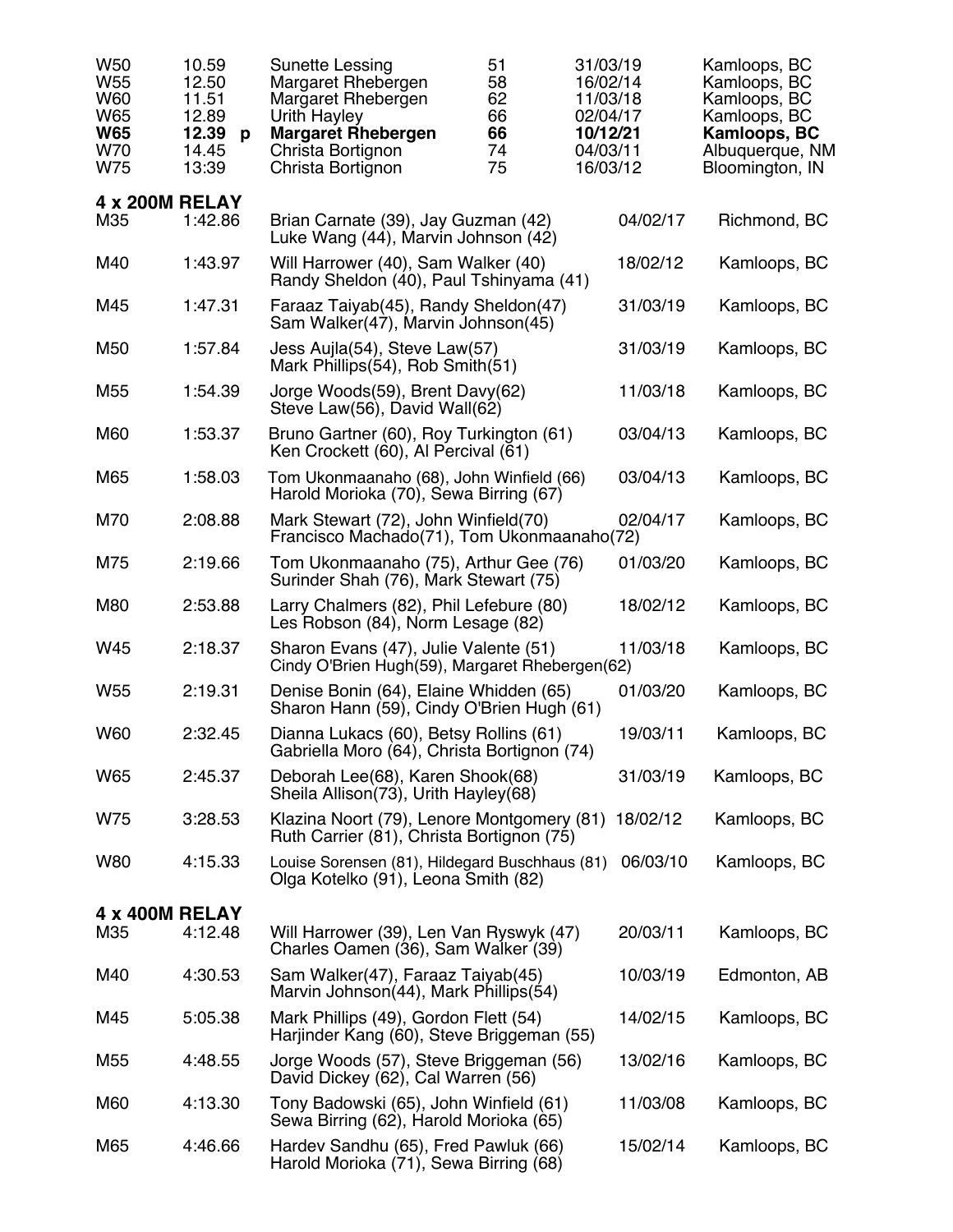| M70                                                                                                                                                       | 5:12.10                                                                                                                       | Surinder Shah (71), Bill McNamara (73)<br>Tom Ukonmaanaho(70), Mark Stewart (70)                                                                                                                                                                                                                   |                                                                                        |                                                                                                                                                                                  | 14/02/15 | Kamloops, BC                                                                                                                                                                                                                                          |
|-----------------------------------------------------------------------------------------------------------------------------------------------------------|-------------------------------------------------------------------------------------------------------------------------------|----------------------------------------------------------------------------------------------------------------------------------------------------------------------------------------------------------------------------------------------------------------------------------------------------|----------------------------------------------------------------------------------------|----------------------------------------------------------------------------------------------------------------------------------------------------------------------------------|----------|-------------------------------------------------------------------------------------------------------------------------------------------------------------------------------------------------------------------------------------------------------|
| M75                                                                                                                                                       | 5:56.45                                                                                                                       | Tom Ukonmaanaho(75), Arthur Gee(76)<br>Surinder Shah(76), Mark Stewart(75)                                                                                                                                                                                                                         |                                                                                        |                                                                                                                                                                                  | 29/02/20 | Kamloops, BC                                                                                                                                                                                                                                          |
| W45                                                                                                                                                       | 6:03.24                                                                                                                       | Cindy O'Brien Hugh (56), Kathy Friesen (55)<br>Winni MacKay-Smith (73), Nicola Everton (49)                                                                                                                                                                                                        |                                                                                        |                                                                                                                                                                                  | 14/02/15 | Kamloops, BC                                                                                                                                                                                                                                          |
| <b>W60</b>                                                                                                                                                | 7:20.79                                                                                                                       | Valerie Scott (60), Deborah Lee (65)<br>Lynette Baldock (69), Renate Cheetham (78)                                                                                                                                                                                                                 |                                                                                        |                                                                                                                                                                                  | 14/02/16 | Kamloops, BC                                                                                                                                                                                                                                          |
| <b>LONG JUMP</b>                                                                                                                                          |                                                                                                                               |                                                                                                                                                                                                                                                                                                    |                                                                                        |                                                                                                                                                                                  |          |                                                                                                                                                                                                                                                       |
| M35<br>M40<br>M45<br>M50<br>M <sub>55</sub><br>M60<br>M65<br>M70<br>M75<br>M80<br>M85<br><b>M85</b>                                                       | 6.27<br>6.10<br>5.11<br>6.16<br>5.48<br>5.11<br>4.34<br>3.55<br>3.41<br>3.27<br>2.13<br>2.58<br>$\mathsf{p}$                  | Dwight Liburd<br>Scott Foster<br>Larry Lemoine<br>Jim Bissenden<br><b>John Hawkins</b><br>Roy Turkington<br>Roy Turkington<br>Hardev Sandhu<br><b>Arthur Gee</b><br><b>Gordon Chalmers</b><br>Joe Giegerich<br><b>Karl Mey</b>                                                                     | 36<br>40<br>45<br>51<br>57<br>60<br>66<br>70<br>75<br>80<br>85<br>85                   | 08/03/19<br>20/03/11<br>20/03/11<br>04/03/10<br>03/03/07<br>19/02/12<br>10/03/18<br>31/03/19<br>31/03/19<br>04/03/10<br>11/03/18<br>11/12/21                                     |          | Edmonton, AB<br>Kamloops, BC<br>Kamloops, BC<br>Kamloops, BC<br>Kenosha, WI<br>Kamloops, BC<br>Athlone, IRL<br>Kamloops, BC<br>Kamloops, BC<br>Kamloops, BC<br>Kamloops, BC<br>Kamloops, BC                                                           |
| W35<br>W40<br>W45<br>W <sub>50</sub><br>W <sub>55</sub><br><b>W60</b><br>W65<br><b>W65</b><br>W70<br>W75<br><b>W80</b><br><b>W80</b><br>W85<br>W90<br>W95 | 3.43<br>4.47<br>3.80<br>4.70<br>4.24<br>4.14<br>3.47<br>3.57<br>p<br>3.36<br>3.67<br>3.28<br>3.28 tie<br>1.91<br>1.70<br>1.57 | Cathy Anastasio<br>Georgina Titus<br><b>Sharon Evans</b><br>Sunette Lessing<br>Miriam Cavani<br>Cindy O'Brien Hugh<br>Deborah Lee<br><b>Margaret Rhebergen</b><br>Christa Bortignon<br>Christa Bortignon<br>Christa Bortignon<br>Christa Bortignon<br>Olga Kotelko<br>Olga Kotelko<br>Olga Kotelko | 39<br>44<br>47<br>51<br>58<br>60<br>68<br>66<br>74<br>75<br>80<br>82<br>85<br>92<br>95 | 20/03/11<br>21/02/09<br>11/03/18<br>09/02/19<br>10/03/19<br>10/03/19<br>10/03/19<br>11/12/21<br>05/03/11<br>06/04/12<br>02/04/17<br>26/03/19<br>13/03/04<br>20/03/11<br>27/03/14 |          | Kamloops, BC<br>Kamloops, BC<br>Kamloops, BC<br>Kamloops, BC<br>Edmonton, AB<br>Edmonton, AB<br>Edmonton, AB<br>Kamloops, BC<br>Albuquerque, NM<br>Jyvaskyla, FIN<br>Kamloops, BC<br>Torun, POL<br>Sindelfingen, GER<br>Kamloops, BC<br>Budapest, HUN |
| <b>TRIPLE JUMP</b><br>M35<br>M40<br>M45<br>M <sub>50</sub><br>M <sub>55</sub><br>M60<br>M65<br>M70<br>M75<br>M80<br>M85<br><b>M85</b><br>M90              | 11.73<br>11.71<br>12.79<br>9.97<br>10.75<br>9.75<br>8.32<br>8.10<br>7.30<br>7.07<br>5.40<br>5.50<br>$\mathbf{p}$<br>3.34      | Dwight Liburd<br><b>Byron Jack</b><br>Hugh Maguire<br><b>Marcel Kosierb</b><br><b>Warren Hamill</b><br><b>John Hawkins</b><br><b>Jess Brewer</b><br><b>Harnek Toor</b><br>Lynn Thompson<br>Lynn Thompson<br>Joe Giegerich<br><b>Karl Mey</b><br>Harry Thompson                                     | 37<br>42<br>46<br>53<br>55<br>60<br>65<br>71<br>76<br>80<br>85<br>85<br>92             | 07/02/20<br>05/03/10<br>06/03/10<br>19/03/11<br>25/03/01<br>06/03/10<br>19/03/11<br>10/03/18<br>13/02/16<br>29/02/20<br>10/03/18<br>10/12/21<br>14/02/15                         |          | Kamloops, BC<br>Kamloops, BC<br>Kamloops, BC<br>Kamloops, BC<br>Boston, MA<br>Kamloops, BC<br>Kamloops, BC<br>Kamloops, BC<br>Kamloops, BC<br>Kamloops, BC<br>Kamloops, BC<br>Kamloops, BC<br>Kamloops, BC                                            |
| W45<br>W50<br>W <sub>55</sub><br>W60<br><b>W65</b><br>W70<br>W75<br><b>W80</b><br><b>W85</b><br>W90<br>W95                                                | 8.58<br>8.59<br>8.76<br>8.56<br>7.59<br>7.41<br>7.41<br>7.75<br>7.42<br>4.06<br>4.14<br>3.68                                  | <b>Sharon Evans</b><br>Margaret Rhebergen<br>Margaret Rhebergen<br>Patty Szybunka<br>Deborah Lee<br>Christa Bortignon<br>Christa Bortignon<br>Christa Bortignon<br>Christa Bortignon<br>Olga Kotelko<br>Olga Kotelko<br>Olga Kotelko                                                               | 47<br>54<br>55<br>61<br>68<br>74<br>74<br>76<br>80<br>88<br>91<br>95                   | 10/03/18<br>05/03/10<br>19/03/11<br>08/03/19<br>30/03/19<br>06/03/11<br>19/03/11<br>24/03/13<br>01/04/17<br>15/02/08<br>05/03/10<br>29/03/14                                     |          | Kamloops, BC<br>Kamloops, BC<br>Kamloops, BC<br>Edmonton, AB<br>Kamloops, BC<br>Albuquerque, NM<br>Kamloops, BC<br>Landover, MD<br>Kamloops, BC<br>Kamloops, BC<br>Kamloops, BC<br><b>Budapest, HUN</b>                                               |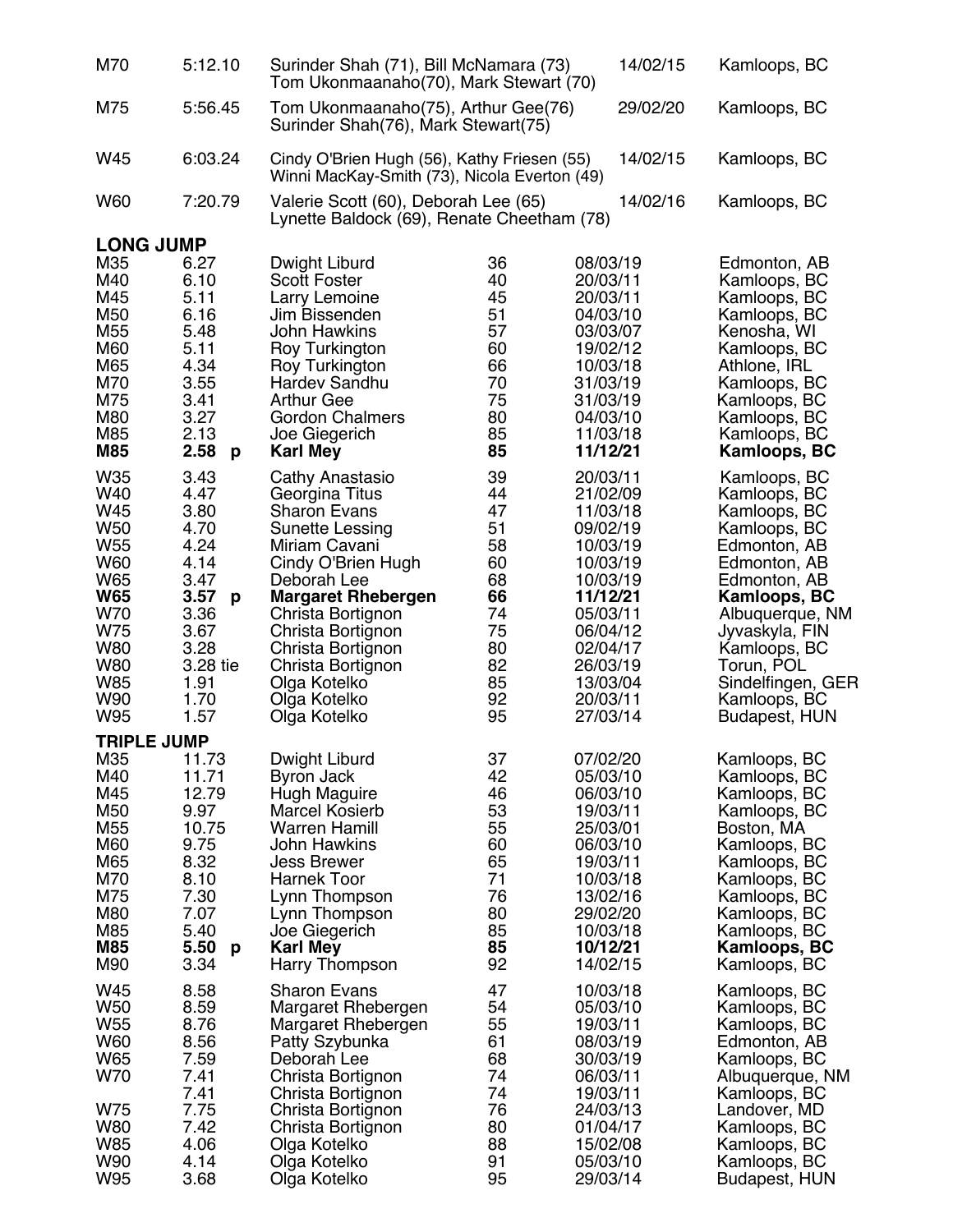| <b>HIGH JUMP</b>                                                                        |                                                                                                                          |                                                                                                                                                                                                                                                       |                                                                            |                                                                                                                                                          |                                                                                                                                                                                                                  |
|-----------------------------------------------------------------------------------------|--------------------------------------------------------------------------------------------------------------------------|-------------------------------------------------------------------------------------------------------------------------------------------------------------------------------------------------------------------------------------------------------|----------------------------------------------------------------------------|----------------------------------------------------------------------------------------------------------------------------------------------------------|------------------------------------------------------------------------------------------------------------------------------------------------------------------------------------------------------------------|
| M35<br>M40<br>M45<br>M50<br>M55<br>M60<br>M65<br>M70<br>M75<br>M80<br>M80<br>M85<br>M85 | 1.60<br>1.85<br>1.82<br>1.74<br>1.71<br>1.65<br>1.45<br>1.38<br>1.17<br>1.05<br>1.05 tie<br>0.98<br>1.06<br>$\mathbf{p}$ | Jonathan Sawatzky<br><b>John Hawkins</b><br>John Hawkins<br><b>John Hawkins</b><br><b>John Hawkins</b><br>John Hawkins<br><b>John Hawkins</b><br><b>Heinz Peter</b><br>Danny Daniels<br>Danny Daniels<br>Karl Mey<br>Joe Giegerich<br><b>Karl Mey</b> | 39<br>40<br>47<br>54<br>55<br>60<br>66<br>70<br>77<br>81<br>83<br>85<br>85 | 29/02/20<br>12/03/90<br>02/03/97<br>06/03/04<br>05/03/05<br>06/03/10<br>13/02/16<br>10/03/19<br>16/03/06<br>02/03/10<br>08/02/20<br>11/03/18<br>10/12/21 | Kamloops, BC<br>Toronto, ON<br>Birmingham, GBR<br>Kenosha, WI<br>Kenosha, WI<br>Kamloops, BC<br>Kamloops, BC<br>Edmonton, AB<br>Linz, AUS<br>Kamloops, BC<br>Kamloops, BC<br>Kamloops, BC<br><b>Kamloops, BC</b> |
| W40                                                                                     | 1.72                                                                                                                     | Debbie Brill                                                                                                                                                                                                                                          | 41                                                                         | 25/02/95                                                                                                                                                 | Reno, NV                                                                                                                                                                                                         |
| W45                                                                                     | 1.65                                                                                                                     | Debbie Brill                                                                                                                                                                                                                                          | 48                                                                         | 2or3/03/02                                                                                                                                               | Edmonton, AB                                                                                                                                                                                                     |
| W <sub>50</sub>                                                                         | 1.50                                                                                                                     | Jeannie Cockcroft                                                                                                                                                                                                                                     | 52                                                                         | 03/02/18                                                                                                                                                 | Richmond, BC                                                                                                                                                                                                     |
| W <sub>50</sub>                                                                         | 1.50 tie                                                                                                                 | Sunette Lessing                                                                                                                                                                                                                                       | 51                                                                         | 31/03/19                                                                                                                                                 | Kamloops, BC                                                                                                                                                                                                     |
| W <sub>50</sub>                                                                         | 1.50 tie                                                                                                                 | Sunette Lessing                                                                                                                                                                                                                                       | 52                                                                         | 29/02/20                                                                                                                                                 | Kamloops, BC                                                                                                                                                                                                     |
| W <sub>55</sub>                                                                         | 1.46                                                                                                                     | <b>Monica Pomietlarz</b>                                                                                                                                                                                                                              | 59                                                                         | 10/03/18                                                                                                                                                 | Kamloops, BC                                                                                                                                                                                                     |
| W60                                                                                     | 1.40                                                                                                                     | <b>Monica Pomietlarz</b>                                                                                                                                                                                                                              | 61                                                                         | 29/02/20                                                                                                                                                 | Kamloops, BC                                                                                                                                                                                                     |
| W65                                                                                     | 1.15                                                                                                                     | Deborah Lee                                                                                                                                                                                                                                           | 65                                                                         | 13/02/16                                                                                                                                                 | Kamloops, BC                                                                                                                                                                                                     |
| W70                                                                                     | 1.15                                                                                                                     | Sandy Anderson                                                                                                                                                                                                                                        | 71                                                                         | 20/03/11                                                                                                                                                 | Kamloops, BC                                                                                                                                                                                                     |
| W75                                                                                     | 1.12                                                                                                                     | Christa Bortignon                                                                                                                                                                                                                                     | 75                                                                         | 03/04/12                                                                                                                                                 | Jyvaskyla, FIN                                                                                                                                                                                                   |
| <b>W80</b>                                                                              | 0.85                                                                                                                     | Olga Kotelko                                                                                                                                                                                                                                          | 82                                                                         | 04/03/01                                                                                                                                                 | Edmonton, AB                                                                                                                                                                                                     |
| W85                                                                                     | 0.89                                                                                                                     | Olga Kotelko                                                                                                                                                                                                                                          | 85                                                                         | 14/03/04                                                                                                                                                 | Sindelfingen, GER                                                                                                                                                                                                |
| W90                                                                                     | 0.77                                                                                                                     | Olga Kotelko                                                                                                                                                                                                                                          | 93                                                                         | 16/02/13                                                                                                                                                 | Kamloops, BC                                                                                                                                                                                                     |
| W95                                                                                     | 0.78                                                                                                                     | Olga Kotelko                                                                                                                                                                                                                                          | 95                                                                         | 26/03/14                                                                                                                                                 | Budapest, HUN                                                                                                                                                                                                    |
| <b>POLE VAULT</b><br>M35                                                                | 4.33                                                                                                                     | <b>Owen Clements</b>                                                                                                                                                                                                                                  | 39                                                                         | 15/04/05                                                                                                                                                 | Victoria, BC                                                                                                                                                                                                     |
| M40                                                                                     | 4.42                                                                                                                     | Roger Ruth                                                                                                                                                                                                                                            | 44                                                                         | 23/02/72                                                                                                                                                 | Seattle, WA                                                                                                                                                                                                      |
| M45                                                                                     | 4.42                                                                                                                     | Roger Ruth                                                                                                                                                                                                                                            | 45                                                                         | 18/02/73                                                                                                                                                 | Seattle, WA                                                                                                                                                                                                      |
| M50                                                                                     | 4.11                                                                                                                     | Roger Ruth                                                                                                                                                                                                                                            | 50                                                                         | 22/01/78                                                                                                                                                 | Victoria, BC                                                                                                                                                                                                     |
| M55                                                                                     | 3.80                                                                                                                     | <b>Warren Hamill</b>                                                                                                                                                                                                                                  | 59                                                                         | 17/03/05                                                                                                                                                 | Victoria, BC                                                                                                                                                                                                     |
| M60                                                                                     | 3.40                                                                                                                     | <b>Warren Hamill</b>                                                                                                                                                                                                                                  | 62                                                                         | 06/03/08                                                                                                                                                 | Victoria, BC                                                                                                                                                                                                     |
| M65                                                                                     | 2.75                                                                                                                     | <b>Gerard Dumas</b>                                                                                                                                                                                                                                   | 68                                                                         | 11/03/03                                                                                                                                                 | Victoria, BC                                                                                                                                                                                                     |
| M70                                                                                     | 2.75                                                                                                                     | <b>Gerard Dumas</b>                                                                                                                                                                                                                                   | 70                                                                         | 17/03/05                                                                                                                                                 | Victoria, BC                                                                                                                                                                                                     |
| M75                                                                                     | 2.30                                                                                                                     | Tom Ukonmaanaho                                                                                                                                                                                                                                       | 75                                                                         | 28/02/20                                                                                                                                                 | Kamloops, BC                                                                                                                                                                                                     |
| M80                                                                                     | 2.12                                                                                                                     | <b>Gerard Dumas</b>                                                                                                                                                                                                                                   | 80                                                                         | 26/03/15                                                                                                                                                 | Victoria, BC                                                                                                                                                                                                     |
| M85                                                                                     | 1.50                                                                                                                     | Joe Giegerich                                                                                                                                                                                                                                         | 85                                                                         | 09/03/18                                                                                                                                                 | Kamloops, BC                                                                                                                                                                                                     |
| W45                                                                                     | 2.75                                                                                                                     | Nancy Craig                                                                                                                                                                                                                                           | 49                                                                         | 07/02/15                                                                                                                                                 | Richmond, BC                                                                                                                                                                                                     |
| W <sub>55</sub>                                                                         | 1.90                                                                                                                     | Margaret Rhebergen                                                                                                                                                                                                                                    | 57                                                                         | 15/02/13                                                                                                                                                 | Kamloops, BC                                                                                                                                                                                                     |
| W60                                                                                     | 2.00                                                                                                                     | Margaret Rhebergen                                                                                                                                                                                                                                    | 62                                                                         | 09/03/18                                                                                                                                                 | Kamloops, BC                                                                                                                                                                                                     |
| <b>W80</b>                                                                              | 0.85                                                                                                                     | Olga Kotelko                                                                                                                                                                                                                                          | 82                                                                         | 03/03/01                                                                                                                                                 | Edmonton, AB                                                                                                                                                                                                     |
| <b>SHOT PUT</b>                                                                         |                                                                                                                          | M35-49 (16 lb); M50-59 (6kg); M60-69 (5kg); M70-79 (4kg); 80+ (3kg)                                                                                                                                                                                   |                                                                            |                                                                                                                                                          |                                                                                                                                                                                                                  |
| M35                                                                                     | 12.57                                                                                                                    | John Saari                                                                                                                                                                                                                                            | 37                                                                         | 19/03/11                                                                                                                                                 | Kamloops, BC                                                                                                                                                                                                     |
| M40                                                                                     | 11.60                                                                                                                    | Phillip Vannini                                                                                                                                                                                                                                       | 43                                                                         | 03/02/18                                                                                                                                                 | Richmond, BC                                                                                                                                                                                                     |
| M45                                                                                     | 12.42                                                                                                                    | <b>Shane Wiebe</b>                                                                                                                                                                                                                                    | 48                                                                         | 09/03/18                                                                                                                                                 | Kamloops, BC                                                                                                                                                                                                     |
| M50                                                                                     | 11.85                                                                                                                    | Pavitar Dosanjh                                                                                                                                                                                                                                       | 50                                                                         | 19/03/11                                                                                                                                                 | Kamloops, BC                                                                                                                                                                                                     |
| M55                                                                                     | 12.93                                                                                                                    | John Hawkins                                                                                                                                                                                                                                          | 56                                                                         | 04/03/06                                                                                                                                                 | Kenosha, WI                                                                                                                                                                                                      |
| M60                                                                                     | 13.07                                                                                                                    | <b>John Hawkins</b>                                                                                                                                                                                                                                   | 60                                                                         | 02/03/10                                                                                                                                                 | Kamloops, BC                                                                                                                                                                                                     |
| M65                                                                                     | 11.88                                                                                                                    | Marek Glowacki                                                                                                                                                                                                                                        | 69                                                                         | 03/03/10                                                                                                                                                 | Kamloops, BC                                                                                                                                                                                                     |
| M70                                                                                     | 13.74                                                                                                                    | Marek Glowacki                                                                                                                                                                                                                                        | 73                                                                         | 29/03/14                                                                                                                                                 | <b>Budapest, HUN</b>                                                                                                                                                                                             |
| M75                                                                                     | 11.76                                                                                                                    | Marek Glowacki                                                                                                                                                                                                                                        | 77                                                                         | 03/03/18                                                                                                                                                 | Edmonton, AB                                                                                                                                                                                                     |
| M80                                                                                     | 11.45                                                                                                                    | <b>Rainer Sillantaus</b>                                                                                                                                                                                                                              | 80                                                                         | 03/03/10                                                                                                                                                 | Kamloops, BC                                                                                                                                                                                                     |
| M85                                                                                     | 6.47                                                                                                                     | Joe Giegerich                                                                                                                                                                                                                                         | 85                                                                         | 11/03/18                                                                                                                                                 | Kamloops, BC                                                                                                                                                                                                     |
| M85                                                                                     | 9.42                                                                                                                     | <b>Bruce Butcher</b>                                                                                                                                                                                                                                  | 85                                                                         | 28/02/20                                                                                                                                                 | Kamloops, BC                                                                                                                                                                                                     |
| M90                                                                                     | 5.47                                                                                                                     | <b>William Falconer</b>                                                                                                                                                                                                                               | 91                                                                         | 19/02/12                                                                                                                                                 | Kamloops, BC                                                                                                                                                                                                     |
| W35                                                                                     | 11.25                                                                                                                    | W35-49 (4kg); W50-74 (3kg); W75+ (2kg from May 01, 2010)<br>Pina Russo                                                                                                                                                                                | 35                                                                         | 03/03/10                                                                                                                                                 | Kamloops, BC                                                                                                                                                                                                     |
| W40                                                                                     | 9.27                                                                                                                     | Verena Stroda                                                                                                                                                                                                                                         | 43                                                                         | 16/02/14                                                                                                                                                 | Kamloops, BC                                                                                                                                                                                                     |
| W45                                                                                     | 9.90                                                                                                                     | Carolyn Boomer                                                                                                                                                                                                                                        | 47                                                                         | 19/03/11                                                                                                                                                 | Kamloops, BC                                                                                                                                                                                                     |
| W <sub>50</sub>                                                                         | 10.76                                                                                                                    | Carolyn Boomer                                                                                                                                                                                                                                        | 50                                                                         | 16/02/14                                                                                                                                                 | Kamloops, BC                                                                                                                                                                                                     |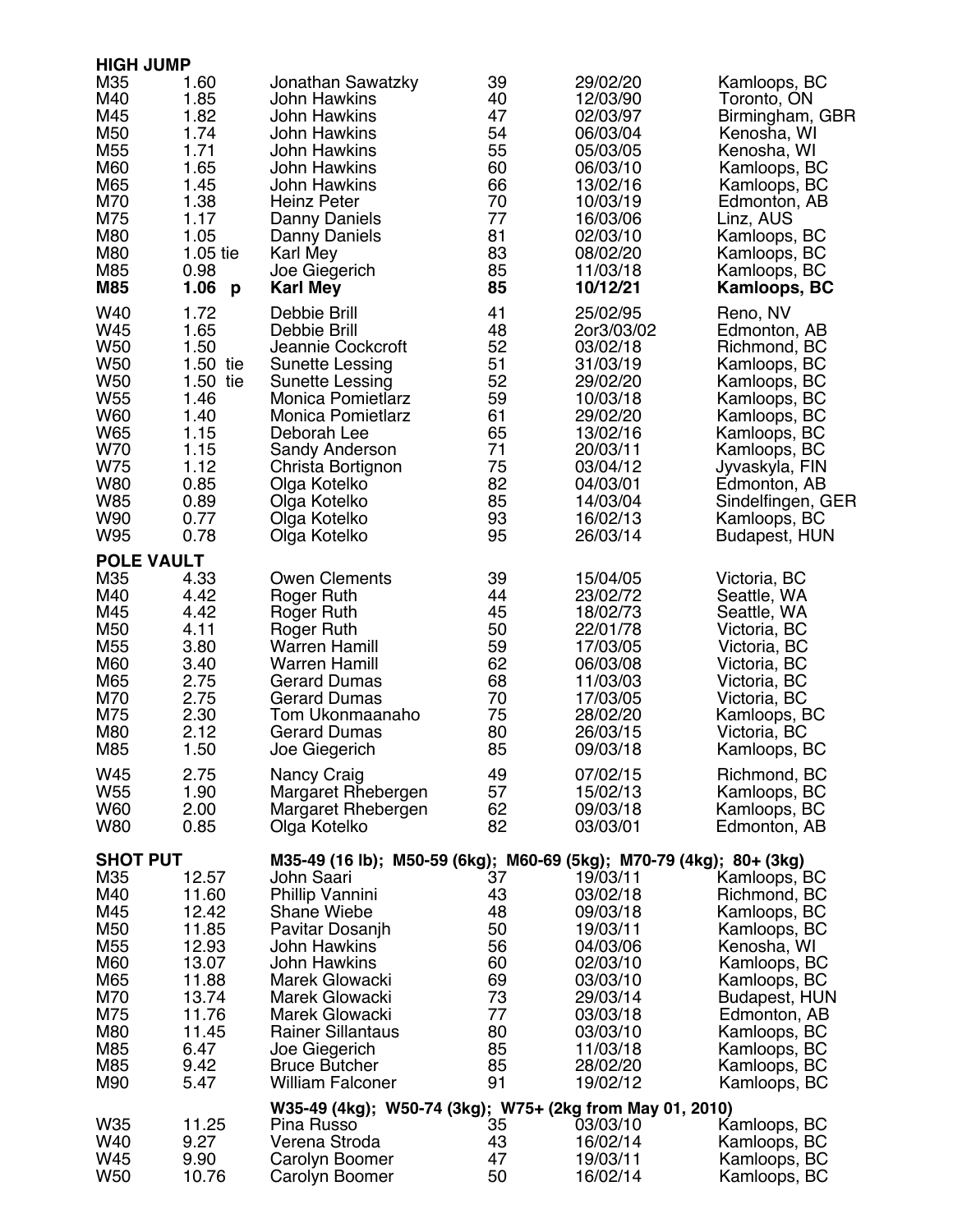| W <sub>55</sub><br>W60<br>W65<br>W70<br>W75<br><b>W80</b><br><b>W85</b><br><b>W90</b><br>W95                                           | 10.18<br>10.20<br>8.66<br>7.33<br>7.92<br>7.29<br>5.81 3kg<br>5.74<br>4.73                       | <b>Monica Pomietlarz</b><br><b>Monica Pomietlarz</b><br>Gabriella Moro<br><b>Marilyn Benz</b><br>Myrtle Acton<br>Gerda Crosthwaite<br>Olga Kotelko<br>Olga Kotelko<br>Olga Kotelko                                                                                                                                                                                    | 58<br>61<br>69<br>70<br>79<br>80<br>85<br>92<br>95                         | 18/02/17<br>28/02/20<br>12/02/16<br>28/02/20<br>19/02/12<br>28/02/20<br>11/03/04<br>19/03/11<br>27/03/14                                                 | Kamloops, BC<br>Kamloops, BC<br>Kamloops, BC<br>Kamloops, BC<br>Kamloops, BC<br>Kamloops, BC<br>Sindelfingen, GER<br>Kamoops, BC<br><b>Budapest, HUN</b>                                                            |
|----------------------------------------------------------------------------------------------------------------------------------------|--------------------------------------------------------------------------------------------------|-----------------------------------------------------------------------------------------------------------------------------------------------------------------------------------------------------------------------------------------------------------------------------------------------------------------------------------------------------------------------|----------------------------------------------------------------------------|----------------------------------------------------------------------------------------------------------------------------------------------------------|---------------------------------------------------------------------------------------------------------------------------------------------------------------------------------------------------------------------|
| <b>WEIGHT THROW</b><br>M35<br>M40<br>M45<br>M50<br>M <sub>55</sub><br>M60<br>M65<br>M70<br>M75<br>M80<br>M90                           | 12.34<br>15.36<br>11.57<br>13.24<br>15.70<br>15.55<br>13.47<br>15.81<br>13.29<br>10.82<br>7.02   | M35-49 (35 lb); M50-59 (25 lb); M60-69 (20 lb); M70-79 (16 lb); M80+ (12 lb)<br>John Saari<br>Glenn McAtee<br><b>Shane Wiebe</b><br><b>Andrew Arthur</b><br>Mike Duffala<br>Dave McDonald<br>Harnek Toor<br><b>Harnek Toor</b><br>Marek Glowacki<br><b>Gordon Chalmers</b><br><b>William Falconer</b>                                                                 | 37<br>43<br>48<br>54<br>55<br>61<br>69<br>73<br>77<br>81<br>90             | 18/02/11<br>23/03/16<br>09/03/18<br>23/12/16<br>20/03/11<br>12/02/16<br>12/02/16<br>28/02/20<br>04/03/18<br>20/03/11<br>18/02/11                         | Kamloops, BC<br>Columbia, SC<br>Kamloops, BC<br>Snohomish, WA<br>Kamloops, BC<br>Kamloops, BC<br>Kamloops, BC<br>Kamloops, BC<br>Edmonton, AB<br>Kamloops, BC<br>Kamloops, BC                                       |
| W35<br>W40<br>W45<br><b>W50</b><br>W <sub>55</sub><br><b>W60</b><br>W65<br><b>W70</b><br>W75<br><b>W80</b><br><b>W85</b><br>W90<br>W95 | 8.52<br>9.28<br>6.25<br>11.58<br>7.16<br>11.28<br>10.93<br>10.44<br>9.52 4kg<br>7.51 4kg<br>6.97 | W35-49 (20 lb); W50-59 (16 lb); W60-74 (12 lb); W75+ (4kg from May 01, 2010)<br><b>Tatiana Little</b><br><b>Tatiana Little</b><br><b>Susan Endersby</b><br><b>Denise Clements</b><br>Laurel Hunt<br>Rose Hare<br><b>Cheryl Closkey</b><br><b>Cheryl Closkey</b><br>Myrtle Acton<br>7.06 12 lb Olga Kotelko<br>7.56 12 lb Olga Kotelko<br>Olga Kotelko<br>Olga Kotelko | 39<br>40<br>49<br>53<br>57<br>62<br>67<br>71<br>79<br>84<br>85<br>92<br>95 | 05/03/10<br>18/02/11<br>17/02/12<br>14/02/14<br>20/03/11<br>20/03/11<br>12/02/16<br>08/03/19<br>17/02/12<br>28/03/03<br>10/03/04<br>20/03/11<br>30/03/14 | Kamloops, BC<br>Kamloops, BC<br>Kamloops, BC<br>Kamloops, BC<br>Kamloops, BC<br>Kamloops, BC<br>Kamloops, BC<br>Edmonton, AB<br>Kamloops, BC<br>Saskatoon, SK<br>Sindelfingen, GER<br>Kamloops, BC<br>Budapest, HUN |
| <b>SUPER WEIGHT</b><br>M50<br>M70                                                                                                      | 6.69<br>3.86 56lb                                                                                | M35-69 (56#); M70-79 (35#); M80+ (25#)<br><b>Andrew Arthur</b><br><b>Walter Jenkins</b>                                                                                                                                                                                                                                                                               | 53<br>72                                                                   | 27/12/15<br>21/03/93                                                                                                                                     | Snohomish, WA<br>Bozeman, MT                                                                                                                                                                                        |
| <b>PENTATHLON</b>                                                                                                                      |                                                                                                  | MEN: (60M Hurdles, Long Jump, Shot Put, High Jump, 1000M)<br>(Scores recalculated using 2014 tables)                                                                                                                                                                                                                                                                  |                                                                            |                                                                                                                                                          |                                                                                                                                                                                                                     |
| M35                                                                                                                                    | 1777                                                                                             | James O'Kane<br>(DNF/0, 5.13/439, 9.70/489, 1.69/569, 3:48.43/280)                                                                                                                                                                                                                                                                                                    | 35                                                                         | 19/03/11                                                                                                                                                 | Kamloops, BC                                                                                                                                                                                                        |
| M40                                                                                                                                    | 2737                                                                                             | <b>Gary Silvester</b><br>(10.31/587, 5.30/537, 10.37/579, 1.57/496, 3:22.95/538)                                                                                                                                                                                                                                                                                      | 41 — 1                                                                     | 01/03/10                                                                                                                                                 | Kamloops, BC                                                                                                                                                                                                        |
| M50                                                                                                                                    | 2561                                                                                             | <b>Gary Silvester</b><br>(11.17/547, 4.51/490, 11.21/675, 1.43/512, 4:09.59/337)                                                                                                                                                                                                                                                                                      | 51                                                                         | 01/03/20                                                                                                                                                 | Kamloops, BC                                                                                                                                                                                                        |
| M55                                                                                                                                    | 3955                                                                                             | <b>Warren Hamill</b><br>(9.83/881, 5.37/823, 11.26/747, 1.66/831, 3:34.10/673)                                                                                                                                                                                                                                                                                        | 55                                                                         | 23/03/01                                                                                                                                                 | Boston, MA                                                                                                                                                                                                          |
| M60                                                                                                                                    | 3934                                                                                             | <b>John Hawkins</b><br>(10.78/752, 4.85/771, 13.07/870, 1.64/925, 3:52.15/616)                                                                                                                                                                                                                                                                                        | 60                                                                         | 02/03/10                                                                                                                                                 | Kamloops, BC                                                                                                                                                                                                        |
| M65                                                                                                                                    | 2720                                                                                             | Barry Adams<br>(14.05/343, 3.71/508, 8.77/602, 1.14/449, 3:38.24/818)                                                                                                                                                                                                                                                                                                 | 67                                                                         | 02/03/10                                                                                                                                                 | Kamloops, BC                                                                                                                                                                                                        |
| M70                                                                                                                                    | 2341                                                                                             | Sven Donaldson<br>(13.73/433, 3.13/411, 7.76/481, 1.25/670, 5:05.48/346)                                                                                                                                                                                                                                                                                              | 70                                                                         | 01/03/20                                                                                                                                                 | Kamloops, BC                                                                                                                                                                                                        |
| M75                                                                                                                                    | 2669                                                                                             | Danny Daniels<br>(13.93/502, 3.24/550, 8.27/580, 1.17/679, 5:27.36/358)                                                                                                                                                                                                                                                                                               | 77                                                                         | 16/03/06                                                                                                                                                 | Linz, AUT                                                                                                                                                                                                           |
| M80                                                                                                                                    | 2375                                                                                             | Danny Daniels<br>(14.52/556, 2.70/453, 7.87/597, 1.05/636, 7:04.80/133)                                                                                                                                                                                                                                                                                               | 81 — 1                                                                     | 02/03/10                                                                                                                                                 | Kamloops, BC                                                                                                                                                                                                        |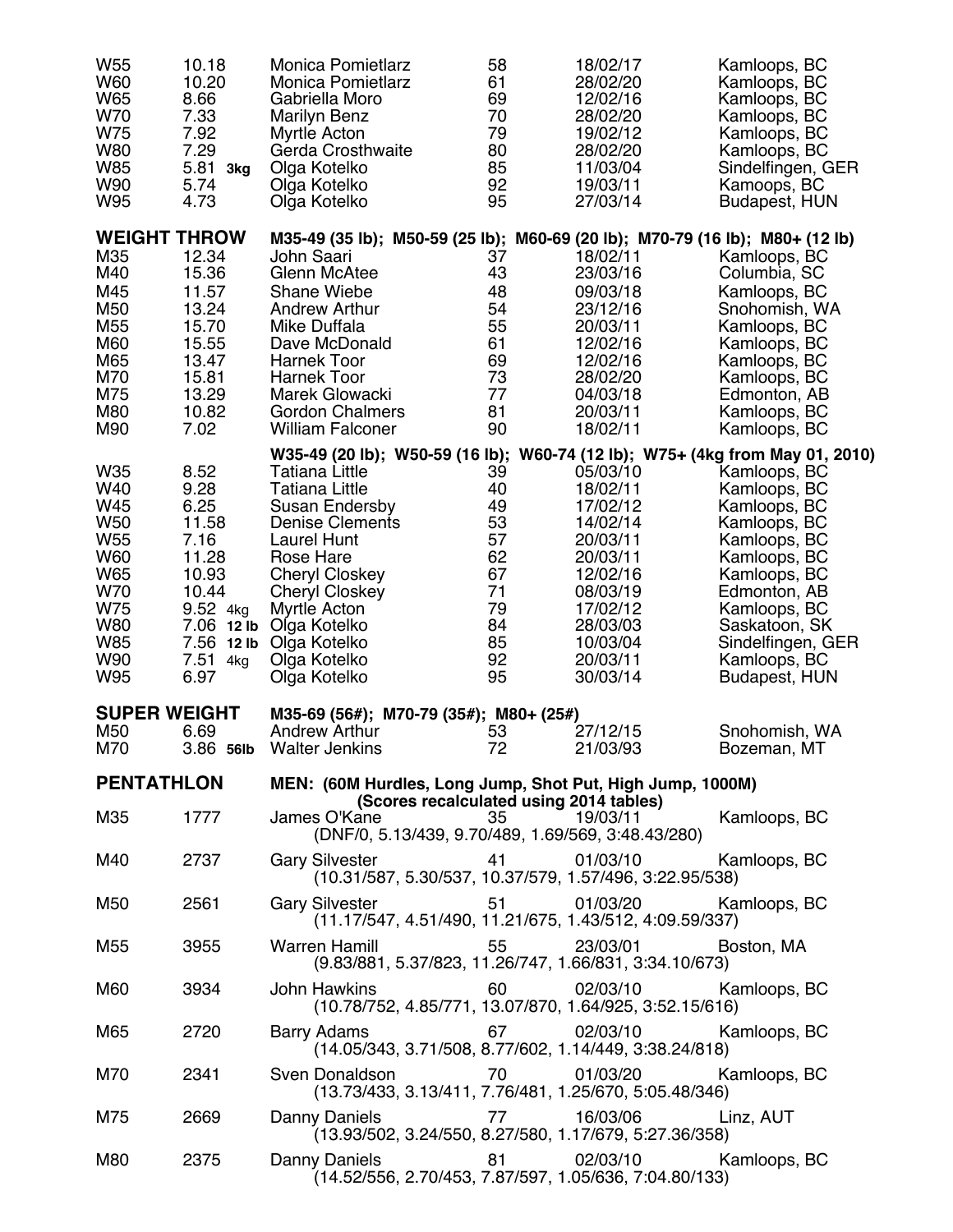| M85             | 1883   | Joe Giegerich 65<br>(19.99/185, 2.13/328, 6.47/540, 0.98/661, 7:56.61/169)                                                            |         | 11/03/18       | Kamloops, BC    |
|-----------------|--------|---------------------------------------------------------------------------------------------------------------------------------------|---------|----------------|-----------------|
| W40             | 2101   | WOMEN: (60M Hurdles, High Jump, Shot Put, Long Jump, 800M)<br>Olesea Chitul<br>(12.56/476, 1.16/389, 7.53/422, 3.92/391, 3:02.42/423) | 43      | 10/03/19       | Edmonton, AB    |
| W45             | 2279 * | Nancy Cochrane<br>(individual events missing)                                                                                         | 49      | 22/03/02       | Boston, MA      |
| W <sub>50</sub> | 3781   | Sunette Lessing 51<br>$(10.59/883, 1.50/1016, 9.19/633, 4.57/765, 3.12.97/484)$                                                       |         | 31/03/19       | Kamloops, BC    |
| <b>W60</b>      | 3425   | Margaret Rhebergen 62 11/03/18<br>(11.51/885, 1.29/941, 6.15/479, 3.64/626, 3:32.90/494)                                              |         |                | Kamloops, BC    |
| W65             | 2436   | Urith Hayley 67<br>(13.42/684, 1.07/701, 5.83/508, 2.77/379, 4:40.09/164)                                                             |         | 10/03/19       | Edmonton, AB    |
| W70             | 3379   | Christa Bortignon 74 04/03/11<br>(14.45/641, 1.09/879, 5.98/601, 3.19/671, 3:55.13/587)                                               |         |                | Albuquerque, NM |
| W75             | 4494   | Christa Bortignon 75<br>$(13.39\sqrt{904}, 1.06\sqrt{991}, 7.62\sqrt{791}, 3.39\sqrt{953}, 3.47.46\sqrt{855})$                        |         | 16/03/12       | Bloomington, IN |
| W90             | 2326   | Olga Kotelko katalaria katsa<br>(DNF/0, 0.61/523, 4.91/783, 1.42/464, 8:49.15/556)                                                    |         | 03/04/12       | Jyvaskyla, FIN  |
|                 |        | HEPTATHLON MEN: (60M, Long Jump, Shot Put, High Jump & 60M Hurdles, Pole Vault, 1000M)                                                |         |                |                 |
| M50             | 4472   | John Hawkins<br>(8.51/665, 5.07/635, 11.26/679, 1.68/758 & 11.66/466, 3.60/734, 3:41.39/535)                                          |         | 52 02-03/03/02 | Kenosha, WI     |
| M55             | 5326   | John Hawkins <b>State State</b><br>(8.55/732, 5.30/802, 12.93/877, 1.71/887, & 11.25/615, 3.70/871, 3:50.87/542)                      |         | 56 04-05/03/06 | Kenosha, WI     |
| M60             | 4929   | John Hawkins<br>(9.01/687, 5.04/835, 11.98/787, 1.49/749, 11.25/668, 3.00/693, 4:06.90/510)                                           | 60      | 30-31/01/10    | Kenosha, WI     |
|                 |        | WOMEN: (60M, Long Jump, Shot Put, High Jump & 60M Hurdles, Pole Vault, 800M)                                                          |         |                |                 |
| W45             | 2553   | Nancy Cochrane Nancy<br>(10.31/449, 3.43/315, 5.80/330, 1.27/588 & 13.21/405, 1.45/152, 3:23.54/314)                                  | 49 — 10 | 02-03/02/02    | Kenosha, WI     |

- **\*** Multi-event scores using 2002 tables
- **\*\*** Multi-events with the 60m and not the 60m hurdles
- *# Oversize track*
- *p Pending approval by BCA Board at 2021 AGM*